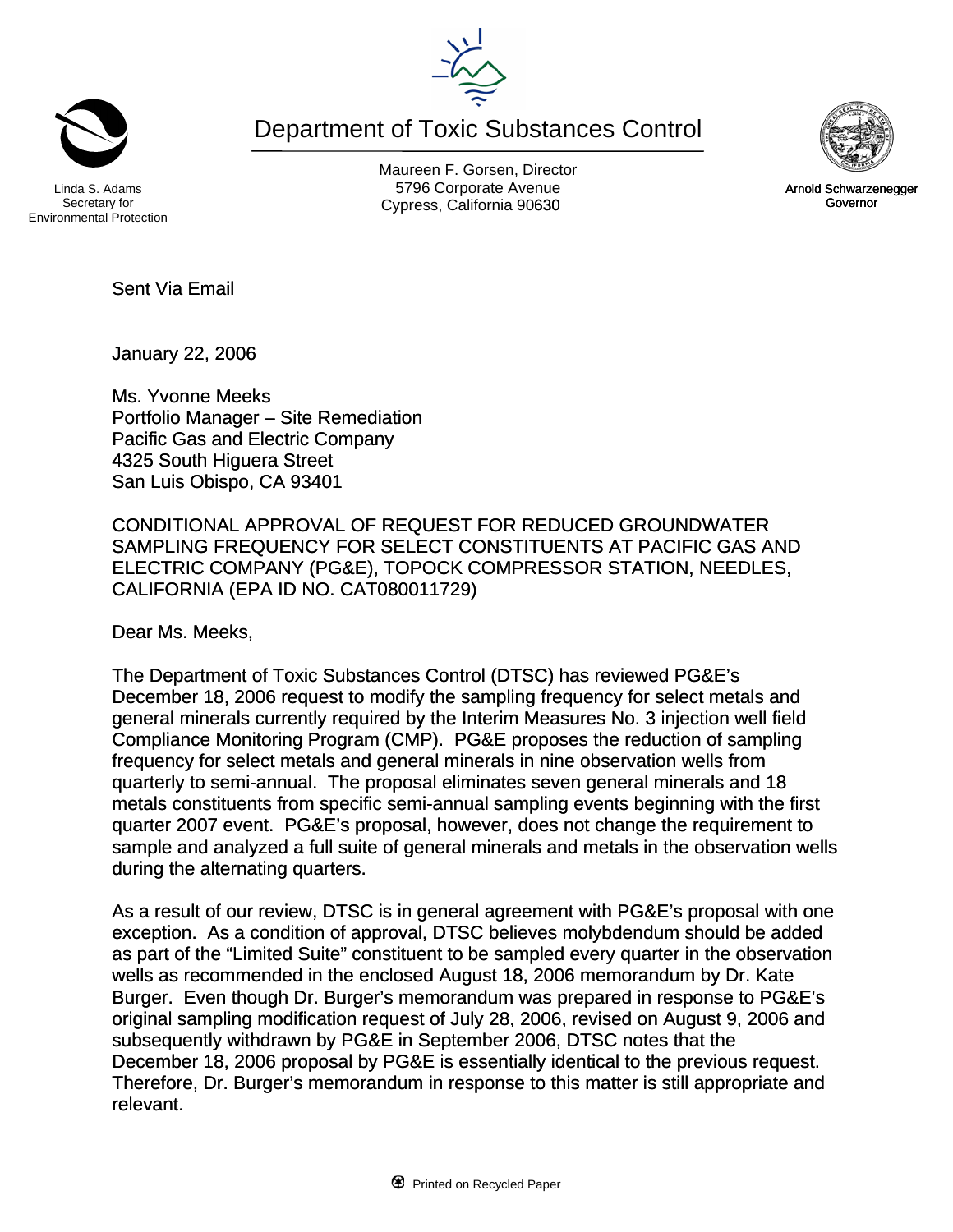Ms. Yvonne Meeks January 22, 2006 Page 2 of 2

In conclusion, DTSC conditionally approves PG&E's proposal to reduce the sampling frequencies of specific minerals and metals provided that PG&E adds molybdendum as a constituent to be sampled every quarter in the CMP. If you have any questions or comments regarding this letter, please contact me at (714) 484-5439.

Sincerely,

Aaron Yue Project Manager Geology, Permitting and Corrective Action Branch

aky:010704C

**Enclosure** 

cc: PG&E Topock Consultative Workgroup Members – Via Email Native American Tribal Representatives Contacts on PG&E Topock – Via Email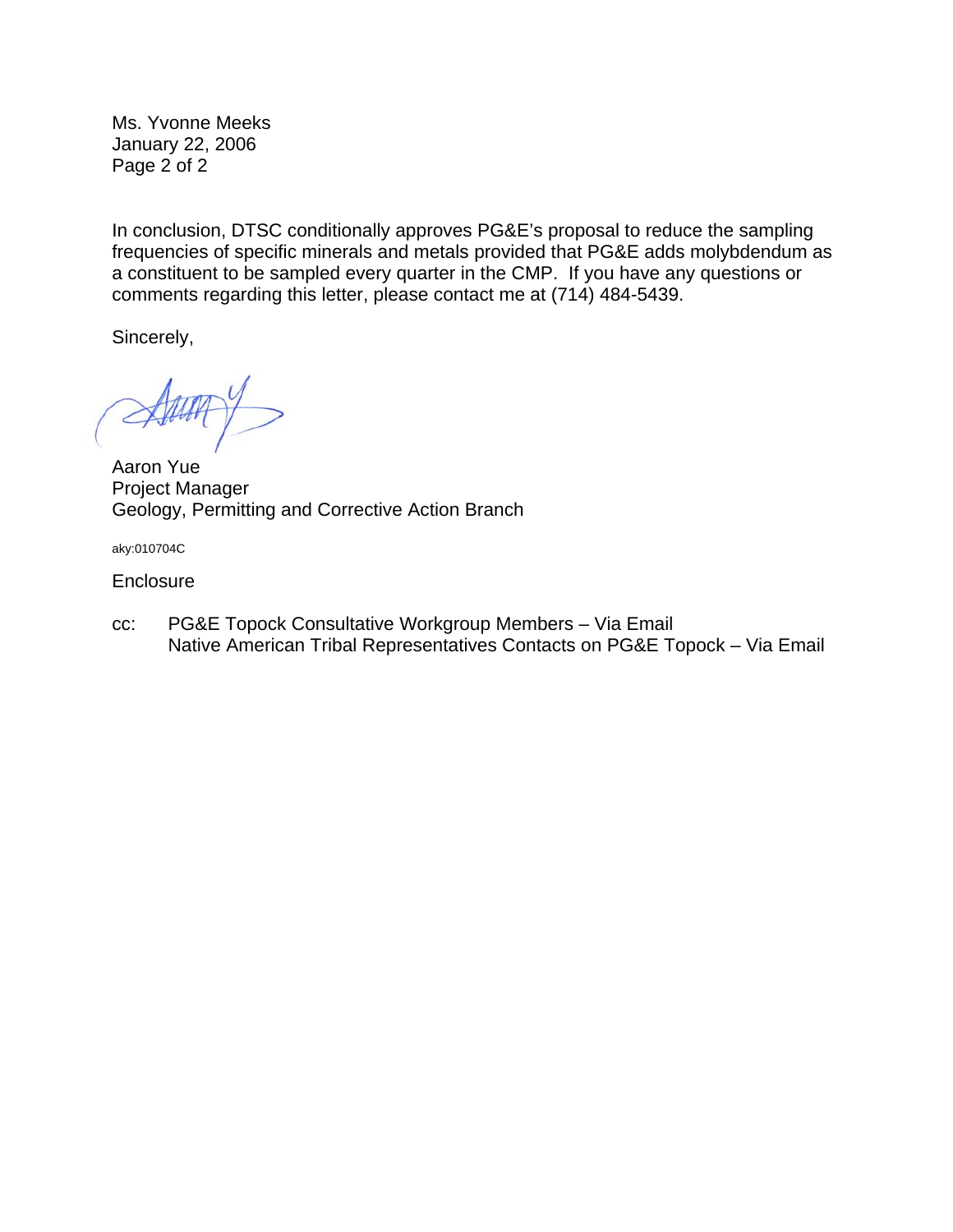Department of Toxic Substances Control

Maureen F. Gorsen, Director 8800 Cal Center Drive Sacramento, California 95826-3200

**MEMORANDUM** 

- TO: Christopher Guerre, CHG **Senior Engineering Geologist** Geology, Permitting & Corrective Action Branch, Cypress Office
- Kate Burger Kate Burger, PhD, PG FROM: Engineering Geologist, Northern California Geological Services Unit Engineering & Geology Support Branch Site Mitigation and Brownfields Reuse Program
- DATE: August 18, 2006
- Request to Implement Limited Sampling Frequency SUBJECT: Interim Measures No. 3 (IM No. 3) Injection Well Field Area PG&E Topock Compressor Station, Needles, San Bernardino County Project No. 22120/540015-48/219-HWMP

## **DOCUMENT REVIEWED**

Request for Approval to Implement Limited Sampling Frequency for Selected Metals/General Minerals, Interim Measures Compliance Monitoring Program. IM No. 3 Injection Area, PG&E Topock Compressor Station, Needles, California. Prepared by PG&E. Dated July 28, 2006, revised August 9, 2006.

# **INTRODUCTION**

The Northern California Geological Services Unit (GSU) of the Department of Toxic Substances Control (DTSC) has reviewed the above-referenced request related to the the Interim Measure No. 3 (IM 3) injection well field operated by the Pacific Gas and Electric Company (PG&E). PG&E is requesting DTSC approval to implement the limited sampling frequency approach outlined in the Groundwater Compliance Monitoring Plan for the IM 3 injection well field area (CH2M Hill, 2005). This memorandum provides GSU comments and recommendations regarding the request. If vou have questions, please contact me at (916) 255-6537.

# **COMMENTS AND RECOMMENDATIONS**

1. As summarized in Table 1 (see attached), the requested limited sampling frequency



Secretary for

Environmental Protection





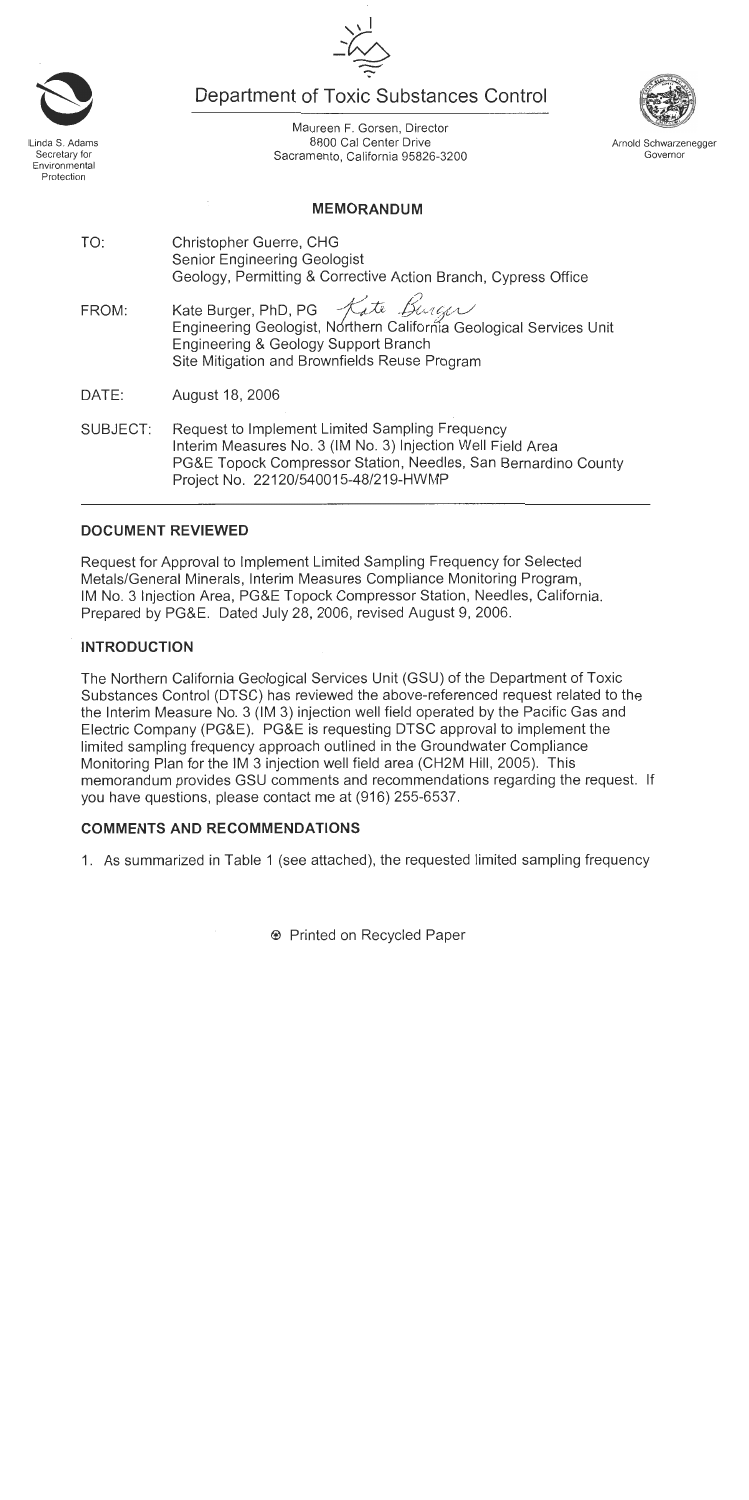**Christopher Guerre** Page 2 August 18, 2006

> for selected parameters is consistent with the approach outlined in Tables 4-1 and 4-2 of the Groundwater Compliance Monitoring Plan. DTSC approval of the request means that the full suite of parameters would be analyzed in observation wells on a semi-annual basis (rather than the current quarterly basis), while a limited suite of parameters would be analyzed in observation wells during the intervening quarterly sampling events. (Note: The request pertains only to observation wells. Compliance monitoring wells will continue to be sampled on a semi-annual basis for the full parameter suite.)

- 2. DTSC approval of a limited sampling frequency for certain parameters should consider that one objective of the groundwater monitoring program is to be able to assess the degree of vertical migration and mixing of groundwater during treated water injection. To meet this objective, it seems appropriate that the limited parameter suite include constituents believed to be reliable indicators of treated water injection. In the Addendum to the First Half 2006 Semiannual Monitoring Report (CH2M Hill, 2006), PG&E indicates that the treated water characteristics can best be described by the following constituents: hexavalent chromium, total chromium, fluoride, molybdenum, nitrate, sulfate, and total dissolved solids. GSU recommends that these constituents are included in the limited parameter suite. Hence, molybdenum should be added to the limited parameter suite.
- 3. DTSC approval of the PG&E request should also consider that another objective of the groundwater monitoring program is to determine whether treated water injection is mobilizing trace metals from the aquifer sediments. As of June 2006, PG&E has nine data points to describe the trace metal concentrations in each observation well. GSU believes that this data set in conjunction with semi-annual evaluation of trace metal concentrations in observation wells is adequate to support this monitoring objective.

### **OVERALL RECOMMENDATION**

With one modification, GSU recommends approval of the PG&E request to analyze a limited suite of parameters in observation wells on a semi-annual basis. GSU recommends that molybdenum be added to the limited suite of parameters proposed by **PG&E.** 

### **REFERENCES**

- CH2M Hill. 2005. Groundwater Compliance Monitoring Plan for Interim Measures No. 3 Injection Area, Waste Discharge Requirements Order No. R7-2004-0103, PG&E Topock Compressor Station, Needles, California. June 17, 2005.
- CH2M Hill. 2006. Addendum to the Semiannual Groundwater Monitoring Report, June 2006, Interim Measures Compliance Monitoring Program, PG&E Topock Compressor Station, Needles, California. July 31, 2006.